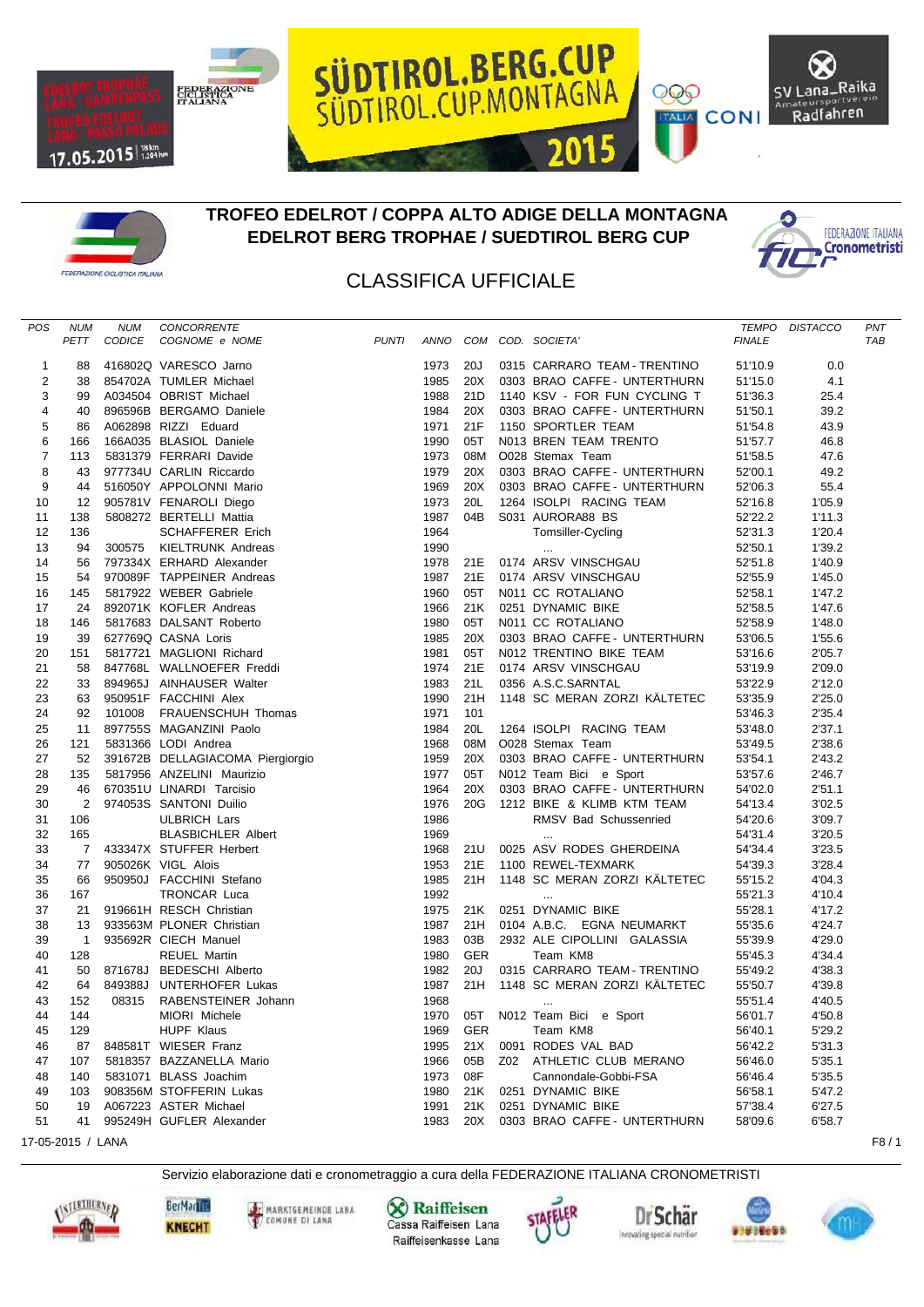| POS        | <b>NUM</b><br>PETT | <b>NUM</b><br><b>CODICE</b> | CONCORRENTE<br>COGNOME e NOME                                                                                                                                                                                                                                          | <b>PUNTI</b> | ANNO         |                 | COM COD. SOCIETA'                                       | <b>FINALE</b>          | TEMPO DISTACCO     | PNT<br><b>TAB</b> |
|------------|--------------------|-----------------------------|------------------------------------------------------------------------------------------------------------------------------------------------------------------------------------------------------------------------------------------------------------------------|--------------|--------------|-----------------|---------------------------------------------------------|------------------------|--------------------|-------------------|
| 52         | 62                 |                             | 895269H PELLEGRINI Luca                                                                                                                                                                                                                                                |              | 1969         | 21K             | 1002 COMANO BIKE                                        | 58'13.3                | 7'02.4             |                   |
| 53         | 81                 |                             | 895269H PELLEGRINI Luca<br>922050X LUGGIN Norbert<br>524905K THALER Arthur Paul<br>VISENTIN Giorgio<br>A034052 TSCHIGG Armin<br>829427M OCCULTO Attilio<br>790163H BERNARD Nikolaus<br>5818339 HOBER Alexandra<br>A058493 NUSSBAUMER Juergen<br>WEISSENST              |              | 1978         | 21D             | 1140 KSV - FOR FUN CYCLING T                            | 58'18.0                | 7'07.1             |                   |
| 54         | 82                 |                             |                                                                                                                                                                                                                                                                        |              | 1969         | 21R             | 1017 TEAM IDECOM-T                                      | 58'34.2                | 7'23.3             |                   |
| 55         | 130                |                             |                                                                                                                                                                                                                                                                        |              | 1970         | 05B             | Z02 ATHLETIC CLUB MERANO                                | 58'35.3                | 7'24.4             |                   |
| 56         | 22                 |                             |                                                                                                                                                                                                                                                                        |              | 1973         | 21K             | 0251 DYNAMIC BIKE                                       | 58'36.6                | 7'25.7             |                   |
| 57<br>58   | 61<br>26           |                             |                                                                                                                                                                                                                                                                        |              | 1979<br>1958 | 21K<br>21K      | 1002 COMANO BIKE<br>0251 DYNAMIC BIKE                   | 58'40.1<br>58'45.8     | 7'29.2<br>7'34.9   |                   |
| 59         | 123                |                             |                                                                                                                                                                                                                                                                        |              | 1974         | 05B             | Z02 ATHLETIC CLUB MERANO                                | 58'46.3                | 7'35.4             |                   |
| 60         | 32                 |                             |                                                                                                                                                                                                                                                                        |              | 1987         | 21L             | 0356 A.S.C.SARNTAL                                      | 59'16.8                | 8'05.9             |                   |
| 61         | 156                |                             |                                                                                                                                                                                                                                                                        |              | 1990         | 05T             | N012 TRENTINO BIKE TEAM                                 | 59'24.0                | 8'13.1             |                   |
| 62         | 168                |                             |                                                                                                                                                                                                                                                                        |              | 1979         |                 |                                                         | 59'32.9                | 8'22.0             |                   |
| 63         | 119                |                             |                                                                                                                                                                                                                                                                        |              | 1971         | 21D             | 0188 RV EDELROT LANA                                    | 59'59.5                | 8'48.6             |                   |
| 64         | 148                |                             | 5817720 POTRICH Dennis                                                                                                                                                                                                                                                 |              | 1978         | 05T<br>05T      | N012 TRENTINO BIKE TEAM                                 | 1:00'05.2              | 8'54.3             |                   |
| 65<br>66   | 147<br>91          |                             | 5817848 BIANCHI Loris<br>MAGER Andreas                                                                                                                                                                                                                                 |              | 1976<br>1968 |                 | N012 TRENTINO BIKE TEAM<br>RSG WOLFRATAUSEM             | 1:00'05.6<br>1:00'08.1 | 8'54.7<br>8'57.2   |                   |
| 67         | 67                 |                             |                                                                                                                                                                                                                                                                        |              | 1988         | 21D             | 0188 RV EDELROT LANA                                    | 1:00'15.5              | 9'04.6             |                   |
| 68         | 20                 |                             | A024066  MITTERHOFER  Michael<br>890765H  DOLZANI  Thomas                                                                                                                                                                                                              |              | 1980         | 21K             | 0251 DYNAMIC BIKE                                       | 1:00'16.5              | 9'05.6             |                   |
| 69         | 157                |                             | 587111E DELLAGIACOMA Marco<br>EXAM Thomas<br>LAGIACOMA Marco<br>ATTER Hannes<br>GEDER Theodor<br>OLL Markus<br>OESCHG Gerhard<br>PELLEGRINI Enrico<br>PALMA Richard<br>BERNARD Manfred<br>MARTINI Nicola<br>ZOEGGELER Werner<br>J CORONA Riccardo<br>3 NOCKER Guenther |              | 1957         | 20J             | 0315 CARRARO TEAM - TRENTINO                            | 1:00'23.4              | 9'12.5             |                   |
| 70         | 161                |                             |                                                                                                                                                                                                                                                                        |              | 1988         |                 | $\cdots$                                                | 1:00'26.5              | 9'15.6             |                   |
| 71         | 76                 |                             | 894941J LAGEDER Theodor                                                                                                                                                                                                                                                |              | 1960         | 21E             | 1100 REWEL-TEXMARK                                      | 1:00'31.5              | 9'20.6             |                   |
| 72         | 141                |                             |                                                                                                                                                                                                                                                                        |              | 1961         | <b>AUT</b>      | RC BIKE POINT INNSBRUCK                                 | 1:00'41.3              | 9'30.4             |                   |
| 73<br>74   | 150<br>72          |                             | A021890 ZOESCHG Gerhard<br>461490Y PELLEGRINI Enrico                                                                                                                                                                                                                   |              | 1969<br>1969 | 21D<br>21E      | 0188 RV EDELROT LANA<br>1100 REWEL-TEXMARK              | 1:00'50.2<br>1:01'10.0 | 9'39.3<br>9'59.1   |                   |
| 75         | 27                 |                             | 524973N PALMA Richard                                                                                                                                                                                                                                                  |              | 1955         | 21K             | 0251 DYNAMIC BIKE                                       | 1:01'14.0              | 10'03.1            |                   |
| 76         | 89                 |                             | 892066N BERNARD Manfred                                                                                                                                                                                                                                                |              | 1970         | 21E             | 1100 REWEL-TEXMARK                                      | 1:01'14.8              | 10'03.9            |                   |
| 77         | 155                |                             |                                                                                                                                                                                                                                                                        |              | 1980         |                 |                                                         | 1:01'16.4              | 10'05.5            |                   |
| 78         | 118                |                             |                                                                                                                                                                                                                                                                        |              | 1969         | 21D             | 0188 RV EDELROT LANA                                    | 1:01'18.9              | 10'08.0            |                   |
| 79         | 78                 |                             | A030049 CORONA Riccardo                                                                                                                                                                                                                                                |              | 1978         | 20A             | 1214 WILIER FORCE SQUADRA CO 1:01'43.2                  |                        | 10'32.3            |                   |
| 80         | 6                  |                             | A035313 NOCKER Guenther                                                                                                                                                                                                                                                |              | 1972         | 21U             | 0025 ASV RODES GHERDEINA                                | 1:01'49.6              | 10'38.7            |                   |
| 81<br>82   | 127<br>154         |                             | 5818086 SOMMAVILLA Paolo<br>WOLFGANG Pider                                                                                                                                                                                                                             |              | 1958<br>1977 | 05T             | N045 ACSI Trento                                        | 1:02'15.7<br>1:02'18.5 | 11'04.8<br>11'07.6 |                   |
| 83         | 125                |                             | 5818350 HUBER Peter                                                                                                                                                                                                                                                    |              | 1959         | 05B             | Z014 ASV JENESIEN SOLTNFLITZ                            | 1:02'27.7              | 11'16.8            |                   |
| 84         | 90                 |                             | 870774M GARESIA Patrizio                                                                                                                                                                                                                                               |              | 1963         | 20D             | 1153 US LITEGOSA                                        | 1:02'29.0              | 11'18.1            |                   |
| 85         | 75                 |                             | 892062J PICHLER Werner                                                                                                                                                                                                                                                 |              | 1960         | 21E             | 1100 REWEL-TEXMARK                                      | 1:02'40.9              | 11'30.0            |                   |
| 86         | 132                |                             | DEFELICE Antonio                                                                                                                                                                                                                                                       |              | 1989         | 05B             | Z02 ATHLETIC CLUB MERANO                                | 1:02'54.0              | 11'43.1            |                   |
| 87         | 95                 |                             | 773874C GIUNCHI Luca                                                                                                                                                                                                                                                   |              | 1967         | 20 <sub>D</sub> | 1153 US LITEGOSA                                        | 1:03'21.6              | 12'10.7            |                   |
| 88         | 8                  |                             | 461469E INSAM Ludwig<br>932506L FRITZ Arthur                                                                                                                                                                                                                           |              | 1962         | 21U<br>21E      | 0025 ASV RODES GHERDEINA                                | 1:03'22.0              | 12'11.1            |                   |
| 89<br>90   | 14<br>93           |                             | 101069 MADER Andreas                                                                                                                                                                                                                                                   |              | 1976<br>1990 | <b>AUT</b>      | 0174 ARSV VINSCHGAU<br>SVR Radstudio Innsbruck          | 1:03'23.4<br>1:03'32.7 | 12'12.5<br>12'21.8 |                   |
| 91         | 60                 |                             | 334810Y KOCH Alois                                                                                                                                                                                                                                                     |              | 1953         | 21E             | 0174 ARSV VINSCHGAU                                     | 1:03'34.2              | 12'23.3            |                   |
| 92         | 153                |                             | FRANZELIN Benjamin                                                                                                                                                                                                                                                     |              | 1987         |                 | $\ldots$                                                | 1:03'39.9              | 12'29.0            |                   |
| 93         | 71                 |                             | 837252V HELFER Kurt Johann                                                                                                                                                                                                                                             |              | 1959         | 21D             | 0188 RV EDELROT LANA                                    | 1:03'41.5              | 12'30.6            |                   |
| 94         | 124                |                             | 5818341 WEGMANN Claudia                                                                                                                                                                                                                                                |              | 1974         |                 | 05B Z014 ASV JENESIEN SOLTNFLITZ                        | 1:03'47.0              | 12'36.1            |                   |
| 95         | 114                |                             | 5818085 MARZINOTTO Michele                                                                                                                                                                                                                                             |              | 1970         |                 | 05T N018 A.C. PERGINE                                   | 1:04'19.6              | 13'08.7            |                   |
| 96<br>97   |                    |                             | 31 461452V IRSARA Michael<br>4 A004524 ANDREOLLI Marco                                                                                                                                                                                                                 |              | 1982         |                 | 1975 21X 0091 RODES VAL BAD<br>20U 0280 MTB ISERA       | 1:04'34.3<br>1:04'43.8 | 13'23.4<br>13'32.9 |                   |
| 98         | 45                 |                             | 885334Q BEATRICI Luigi                                                                                                                                                                                                                                                 |              | 1967 20X     |                 | 0303 BRAO CAFFE - UNTERTHURN                            | 1:04'46.7              | 13'35.8            |                   |
| 99         | 55                 |                             | A005635 MITTERER David                                                                                                                                                                                                                                                 |              | 1990 21E     |                 | 0174 ARSV VINSCHGAU                                     | 1:04'51.0              | 13'40.1            |                   |
| 100        | 111                |                             | 5817937 GOTTARDI Giulio                                                                                                                                                                                                                                                |              | 1973         |                 | G.C. Consolati Gianni                                   | 1:04'53.8              | 13'42.9            |                   |
| 101        | 108                |                             | 5817685 VALENTINI Silvano                                                                                                                                                                                                                                              |              | 1952         |                 | N018 A.C. PERGINE                                       | 1:04'55.3              | 13'44.4            |                   |
| 102        | 104                |                             | DI MARINO Matteo                                                                                                                                                                                                                                                       |              | 1992         |                 | TRIATHLON ALTOADIGE                                     | 1:04'56.2              | 13'45.3            |                   |
| 103        | 131                |                             | BALDINI Giacomo<br>15 433884B COLAONE Roberto                                                                                                                                                                                                                          |              | 1980         | 05B             | Z02 ATHLETIC CLUB MERANO                                | 1:05'03.1              | 13'52.2<br>14'07.3 |                   |
| 104<br>105 | 53                 |                             | 720083W PUTZER Martin                                                                                                                                                                                                                                                  |              | 1969<br>1997 |                 | 21H 0104 A.B.C. EGNA NEUMARKT<br>21A 0393 PROFI BIKE TE | 1:05'18.2<br>1:05'33.4 | 14'22.5            |                   |
| 106        | 139                |                             | 1510031 COMI Adriano                                                                                                                                                                                                                                                   |              | 1949         | 121             | 1556 Circ. Dip. Cassa Risp.                             | 1:06'03.5              | 14'52.6            |                   |
| 107        | 134                |                             | 1509660 BOSCOLO Fabio                                                                                                                                                                                                                                                  |              | 1970         | 150             | 9660 Accaierie Valbruna Bolz                            | 1:06'05.8              | 14'54.9            |                   |
| 108        | 160                |                             | <b>THURNER Peter</b>                                                                                                                                                                                                                                                   |              | 1968         |                 | $\sim$                                                  | 1:06'13.5              | 15'02.6            |                   |
| 109        | 169                |                             | <b>FLARER Stephan</b>                                                                                                                                                                                                                                                  |              | 1971         |                 | $\sim$                                                  | 1:07'07.4              | 15'56.5            |                   |
| 110        |                    |                             | 85 A040839 ELZENBAUMER Robert                                                                                                                                                                                                                                          |              | 1967         |                 | 21S 1018 SUEDTIROL RAIN                                 | 1:07'08.4              | 15'57.5            |                   |
| 111        | 110                |                             | 5831415 MINELLI Luciano                                                                                                                                                                                                                                                |              | 1963         | 583             | G.S. Modena<br>20X 0303 BRAO CAFFE - UNTERTHURN         | 1:07'11.5              | 16'00.6            |                   |
| 112<br>113 | 49<br>98           |                             | A034623 RAOSS Paola<br>9740317 WEISS Dominick                                                                                                                                                                                                                          |              | 1967<br>1997 |                 | ZANOLINI BIKE PRO                                       | 1:07'36.9<br>1:08'17.7 | 16'26.0<br>17'06.8 |                   |
| 114        | 25                 |                             | 818885N SMANIOTTO Luca                                                                                                                                                                                                                                                 |              | 1964         |                 | 21K 0251 DYNAMIC BIKE                                   | 1:08'24.3              | 17'13.4            |                   |
| 115        | 10                 |                             | A045397 CRISTOFORI Stefano                                                                                                                                                                                                                                             |              | 1987         | 20E             | 0012 CICLISTICA DRO                                     | 1:08'25.2              | 17'14.3            |                   |
| 116        | 163                |                             | CRISTOFORI Sterano<br>MITTELBERGER Cristoph                                                                                                                                                                                                                            |              | 1990         |                 | $\cdots$                                                | 1:08'33.8              | 17'22.9            |                   |
| 117        | 84                 |                             | A064425 STEGER Elisabeth                                                                                                                                                                                                                                               |              | 1988         |                 | 21S 1018 SUEDTIROL RAIN                                 | 1:09'21.0              | 18'10.1            |                   |
| 118        | 137                |                             | GORNIAK Joachim                                                                                                                                                                                                                                                        |              | 1973         | <b>GER</b>      | TuS FÜrstenfeldbruck<br>е.                              | 1:09'28.1              | 18'17.2            |                   |
| 119<br>120 | 96<br>162          |                             | A053419 MITTERUTZNER Peter<br><b>GEISER Tobias</b>                                                                                                                                                                                                                     |              | 1973<br>1990 |                 | $\cdots$                                                | 1:09'30.0<br>1:09'36.6 | 18'19.1<br>18'25.7 |                   |
| 121        | 97                 |                             | DEMANEGA Arno                                                                                                                                                                                                                                                          |              | 1983         |                 | $\cdots$<br>$\ldots$                                    | 1:09'46.2              | 18'35.3            |                   |
| 122        |                    |                             | 35 984680T GROSS Manfred                                                                                                                                                                                                                                               |              |              |                 | 1962 21L 0356 A.S.C.SARNTAL                             | 1:09'54.3              | 18'43.4            |                   |
| 123        |                    |                             | 126 5817827 GIACINTO Faccio                                                                                                                                                                                                                                            |              |              |                 | 1966 05T N043 Bici e Sport Volano                       | 1:09'55.7              | 18'44.8            |                   |
|            | 17-05-2015 / LANA  |                             |                                                                                                                                                                                                                                                                        |              |              |                 |                                                         |                        |                    | F8/2              |
|            |                    |                             |                                                                                                                                                                                                                                                                        |              |              |                 |                                                         |                        |                    |                   |